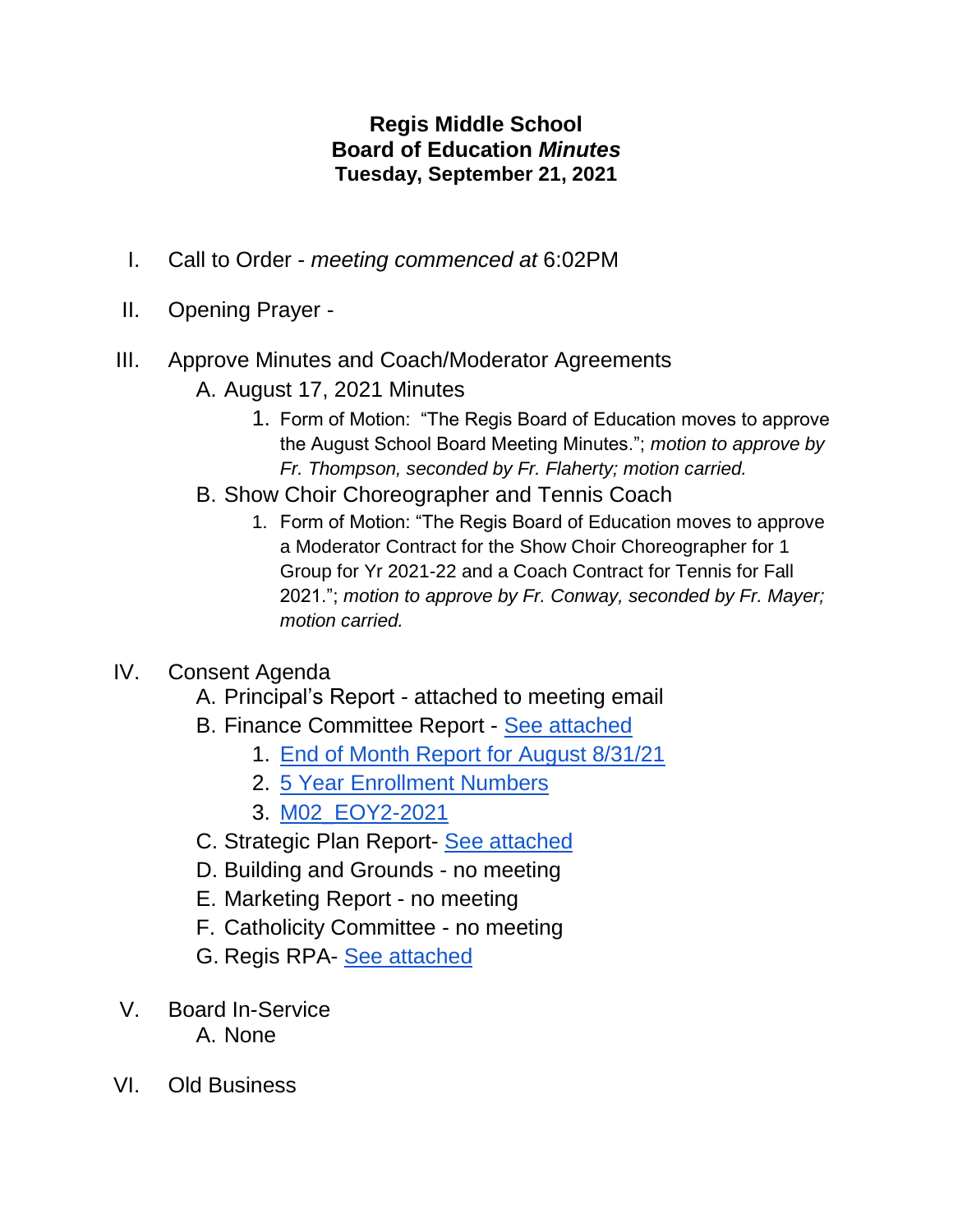- A. [Regis Building/Facilities](https://docs.google.com/presentation/d/1MnLf0X0o5RVlos8z5ryh7ofp2-rmhkqm/edit?usp=sharing&ouid=105798630113587834979&rtpof=true&sd=true) this discussion was led by Lisa Stephenson;
	- Update on meeting with Shive-Hattery, Lisa, Josh, and Fr. Conway to conduct another building review
	- Shive-Hattery advised that the items not completed from the 2017- Sept assessment would have an assumed cost increase of 40% from that survey
	- The items completed from the 2017-Sept survey were the Roof replacement over the school and the Bleacher replacement in the Gym
	- *Discussion was had by Board regarding these assumed costs for upgrade versus the need to replace the current School building*
	- **Form of motion**: "The Regis Board of Education moves to form an exploratory committee to replace the current Regis Middle School Building"; *motion was made by Fr. Thompson and seconded by Lisa Stephenson; motion carried*
	- Next steps include contacting the Archdiocese and making a game plan for the formation of this Committee
	- Communications to include parishes and parishioners, families and community members
- B. At-Large and Vacant Board Positions: Lisa Stephenson updated the Board on open positions representing St. Pius X and an at large position with the intent of that person representing All Saints or St. Matthew's. There was a resignation by the member from St. Matthew's and Molly Rosteck is now the Board representative from that parish.
- VII. Recommended Actions
	- A. Lisa Stephenson and Josh Gredys will contact the Archdiocese regarding the motion by the Board to form an exploratory committee to replace the Regis Middle School building
- VIII. Closing Prayer -- Lisa Stephenson; meeting adjourned at 7:30PM
	- IX. Important Dates Coming Up
		- A. September 15: Liturgy 10 am: Father Mayer /8th Grade Felderman
		- B. September 16-17: Camp YAHOOO! for 6th Grade
		- C. September 21: Regis Board of Education Meeting 6 pm
		- D. September 22: Faith Hour 10 am